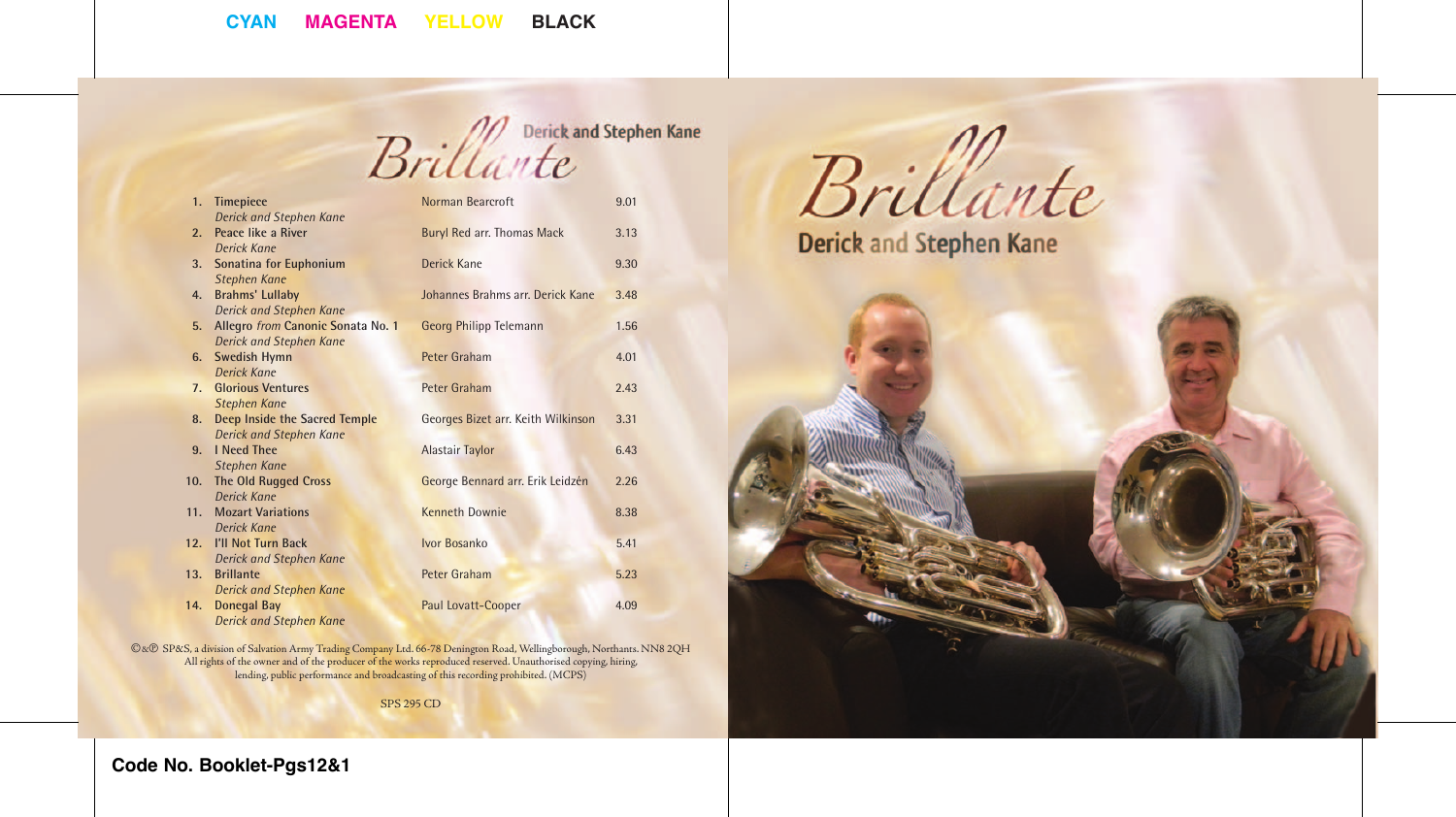### **Introduction** *by Derick Kane*

It is always a privilege to be in the recording studio, whatever the project may be, and I am grateful for the opportunity to record this album. It is a proud moment too, for me to record with Stephen. I'm reminded in this unique father and son duo of the great times I have had, the places visited, the people I have met, all through being a Salvation Army brass player. As Stephen sets out at the opposite spectrum of his playing career, I would wish him the joy and fulfilment I have had, and still have, from making music.

I hope you enjoy the music on this album, some new, some familiar. My thanks go to Susan Avison for her accompaniment work on this CD. Both Stephen and I hope you enjoy the mix of solos and duets that we offer and share with you.



### **CD acknowledgements**

Derick and Stephen would like to acknowledge:

- Susan Avison for her accompaniment work on this album
- World of Sound, for their help and production work
- Bristol Easton Salvation Army and Denington Studios for their facilities
- Dr Robert Childs for providing Programme Notes
- The composers and arrangers represented on this album

Derick and Stephen both play on the Besson Prestige Euphonium.







**Code No. Booklet-Pgs2&11**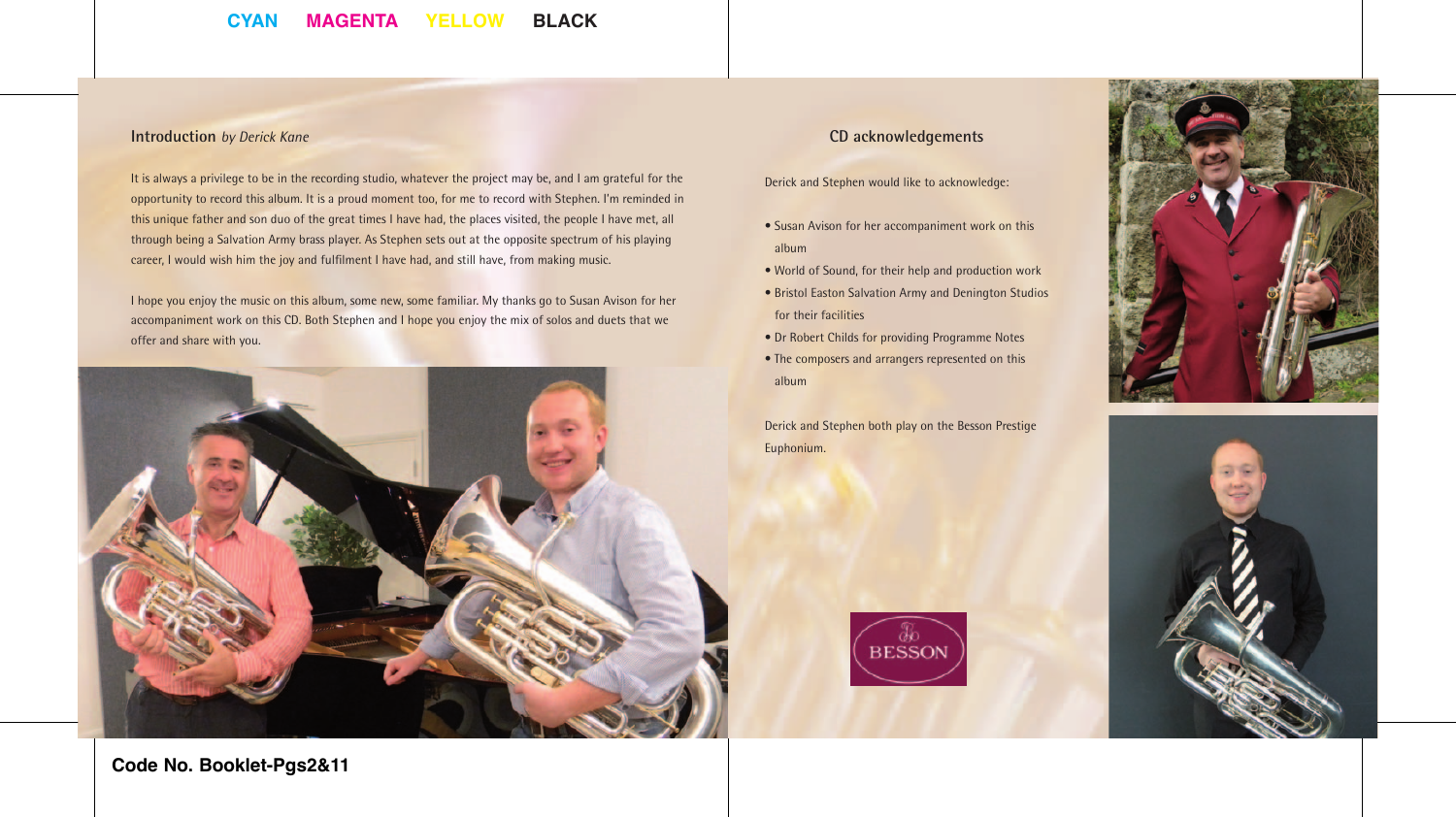**Susan Avison**



Susan is the Songster Leader at Bath Citadel, where she is also corps pianist and a member of the band.

She is the Divisional Youth Chorus leader and has previously spent many years involved with summer schools and as accompanist for the Territorial Youth Choir. She is also a member of the Salvation Army brass group Festival Brass.

Susan studied french horn, tenor horn and piano at the Birmingham Conservatoire and is now an Assistant Head of Service in the Senior Management Team for the Bath and North East Somerset Music Service, teaching brass in both junior and secondary schools and with responsibility for the Wider Opportunities Music Programme in primary schools.

Her educational work involves conducting and directing many school brass groups, as well as conducting the County Brass Band (known as Brass Tacks), who have performed several times at Symphony Hall, Birmingham.

As an accomplished accompanist, Susan has been privileged to accompany many well known soloists and groups, both within The Salvation Army and beyond.

Susan is married to Andrew and they have two children, Christopher and Louise.

#### **Programme Notes** *by Dr Robert Childs*

I am thrilled to be asked to write programme notes for this very exciting project, *Brillante*. I've had great pleasure listening to the 14 tracks featuring solos and duets, some traditional and others modern, but all exquisitely played by father and son, Derick and Stephen Kane.

I've admired Derick's playing for many years through his solo performances and his highly acclaimed work with The International Staff Band, with whom he's been principal euphonium for 35 years. My musical acquaintance with Stephen has been shorter, but since he began his studies at the Royal Welsh College of Music, Cardiff, and more recently joined the Cory Band, I've got to know his intuitive musicianship in great detail. The result of such collaboration is truly inspiring on many levels, but the overriding sense of enjoyment that permeates the entire disc is what makes this recording very special.

The recording commences with both players performing Norman Bearcroft's *Timepiece*. The

work was originally written for the Canadian Staff Band and was one of the first extended duets to be introduced into Salvation Army repertoire. Both Derick and Stephen perform with such lovely warm sounds that match (as you'd expect) so perfectly.

In contrast to the high technical demands of *Timepiece*, Derick continues with an expressive solo rendition of *Peace like a River*, arranged by Thomas Mack, former principal euphonium of the New York Staff Band. This performance demonstrates why Derick has been at the top of his profession for so many years. The phrasing and tone colour is immaculate and brings the best out of this evocative and tranquil melody.

I mentioned earlier that Stephen is a student at the Royal Welsh College of Music and Drama (RWCMD), Cardiff. *Sonatina* was specially written for him by his father and was first performed as part of his 3rd year recital. The work bridges the gap between the lyrical qualities required for traditional solos and the technical demands of modern day trends. Stephen meets both challenges admirably, as he did when I heard him perform it at the RWCMD.

**Code No. Booklet-Pgs10&3**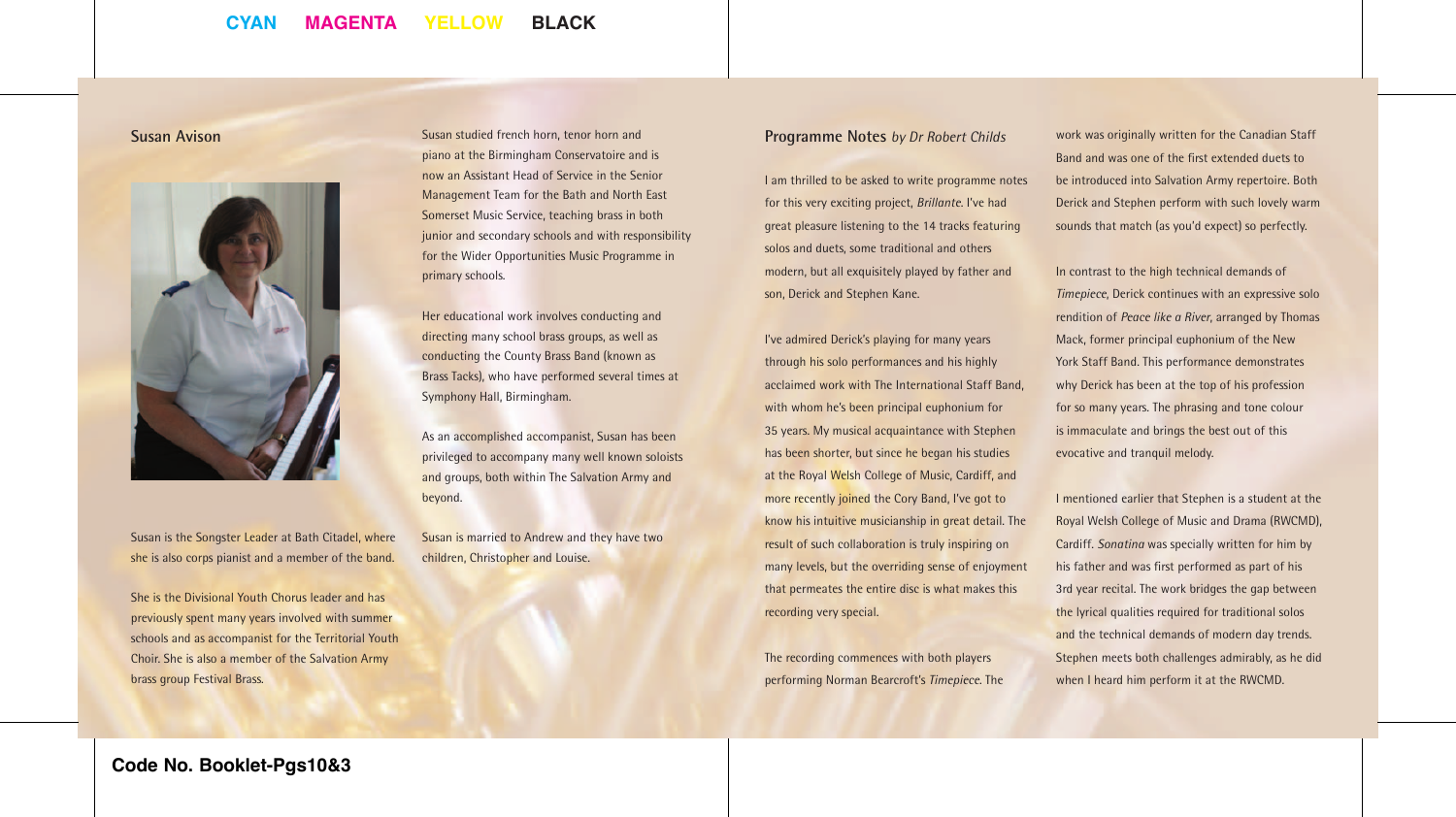*Brahms' Lullaby* is surely one of the most well known tunes in music and has been arranged for so many different instruments and combinations. This beautiful setting was originally arranged as a euphonium duet for a performance with the German Staff Band. Derick and Stephen sound wonderful as they meander around the phrases with effortless lyricism.

*Allegro from Canonic Sonata No. 1* is an unaccompanied duet for two equal instruments which I know very well, having performed it so many times with my brother Nicholas. Telemann's teaching exercise poses many pitfalls for students and performers alike, however there isn't a hint of hesitation in this performance... bravo!

Peter Graham's flexible arrangement of *Swedish Hymn* has been performed in many varied combinations of instruments as well as varying numbers of soloists. I remember performing it with Derick, Stephen Mead and my brother a few years ago at the Royal Albert Hall. However, this solo version is most effective.

*Glorious Ventures*, by Peter Graham, proves to be the perfect vehicle for Stephen to show his highly developed technique and bravura style in a virtuoso performance that is full of panache.

Bizet's *Deep Inside the Sacred Temple* from *The Pearl Fishers* is another piece which conjures up many emotional memories for me. It was my dad's favourite duet and both my brother and I played it so many times. I've also enjoyed performing it with my own son, David. The feeling of performing with a family member, especially father and son, is very special. The emotion captured by Derick and Stephen in this performance is musically unique and inspiring.

*I Need Thee* is a song that has been used many times by Salvation Army choirs. Alistair Taylor's setting is quite beautiful. Once again Stephen demonstrates wonderful musical maturity.

I wonder how many times Derick has played Erik Leidzén's *The Old Rugged Cross* in his years as a soloist? This solo might be described as an 'old

Stephen also enjoys playing the trombone, and plays with the trombone quartet Brass Bones. The group has recently been on a schools tour of Pembrokeshire.

Stephen is currently studying for a BMus degree at the Royal Welsh College of Music and Drama. He plays in the college's euphonium quartet, Euphony, which has taken part at the British Open Quartet Championships and has won the Philip Jones Brass Ensemble prize, which is awarded at the college every year.

Solo work has taken Stephen to different places around the UK, including the Isle of Man and a prestigious performance with his father at the Royal Albert Hall for The Salvation Army's Territorial Carol Service. More recently, Stephen has formed links with the German Staff Band, taking part with them at the ISB120 celebrations in June 2011. Stephen currently attends the Bristol Easton Corps of The Salvation Army, where he plays euphonium.

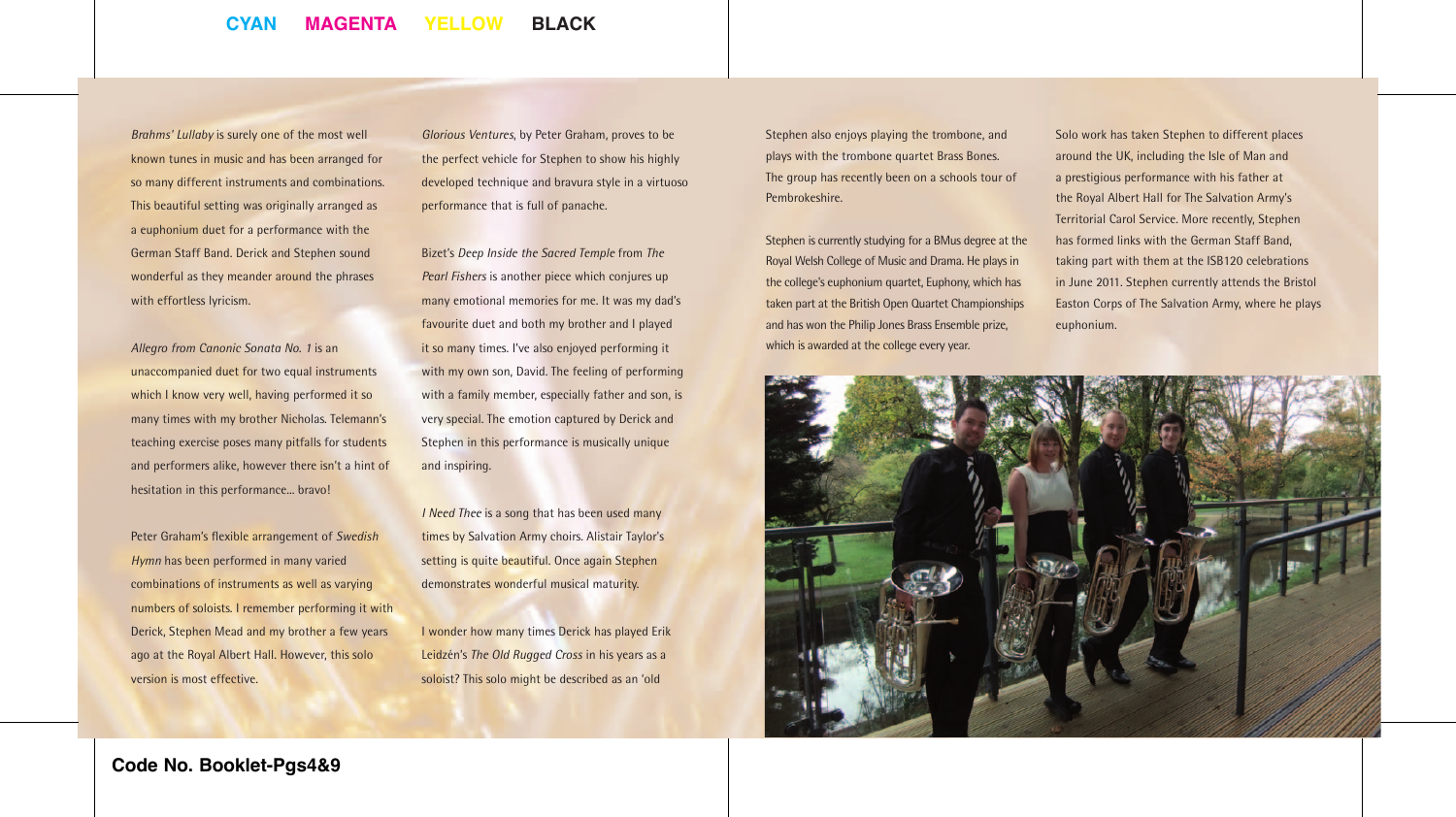![](_page_4_Picture_2.jpeg)

schools round the UK, including the Territorial Youth Band (TYB) course held in Bournemouth, led by Dr Stephen Cobb. In 2009, Stephen was privileged to have the opportunity to feature as a soloist at the TYB final festival, at the prestigious Lighthouse Theatre, Poole.

At the age of 17, Stephen joined The Household Troops Band of The Salvation Army. The band performs throughout the UK, as well as touring abroad. In 2007, it toured Singapore and Australia and in 2012 it is due to visit Sweden. The band is also looking forward to its trip to Califonia at the end of 2011, over new year into 2012, for the Rose Bowl Parade.

Stephen has also been involved with contesting brass bands and at the age of 16 joined Aveley and Newham on 2nd Euphonium, enjoying two years there. He performed with the band at the Grand Shield, All England International Masters, English Nationals Brass Band Championships, Yeovil Entertainments Contest and British Open Brass Band Championship. Following a spell with Tongwynlais Temperance Band, Stephen joined the world famous Cory Band.

this period, Stephen attended many music summer **Stephen Kane** war horse', but Derick plays it with the freshness of a new commission. His flair and musical fidelity are matched together for all to hear... what a performance.

> Derick continues in much the same vein with a work originally written for the rising euphonium star of Belgium, Glenn Van Looy. *Mozart Variations* incorporates many of the composer's well known tunes, but takes the main tune from *The Magic Flute* as its theme.

*I'll Not Turn Back* is one of my favourite tracks on this disc. The quality of the music combined with the sensitive playing of father and son is quite moving and a lesson to all in how to play in a singing style.

Once again, memories are rekindled for me as I listen to Derick and Stephen play Peter Graham's now well established duet *Brillante*. The work was written to celebrate the centenary of the *British Bandsman* magazine and was first performed by my brother and I in 1987 at the Free Trade Hall,

Manchester. I guess the work could be described as quite cosmopolitan because the main tune is ostensibly English, the middle section is based on the Welsh tune *Men of Harlech* and it is composed by a Scotsman! The playing on this track is truly virtuosic and *Brillante* deserves the accolade of being chosen as the title track of the CD.

It would seem that no CD is complete without a Paul Lovatt-Cooper contribution. *Donegal Bay* was originally composed by PLC as a baritone solo but has been reworked especially for this disc. It is a wonderful piece to close this album because it is reflective in style and it invites the listener to consider how very special this entire recording is.

*Brillante* is a well conceived project which is executed to the highest order. The playing throughout is inspiring and always musical. The piano accompaniment is performed by Susan Avison and is also sensitive and demonstrates great musicianship. I'm sure there will be many more CDs from father Derick and son Stephen, but for now, sit back and enjoy Kane in concert!

The Kane family has a rich heritage of brass players with Stephen's grandfather, Fred Kane, being a very good trombone player and then passing his talents onto his son Derick, who has become one of the very finest euphonium players in the world. Stephen is very keen to follow in his father's footsteps.

Stephen started his playing in the Young People's Band at The Salvation Army in Bexleyheath and at the age of 15 moved into the Senior Band. During